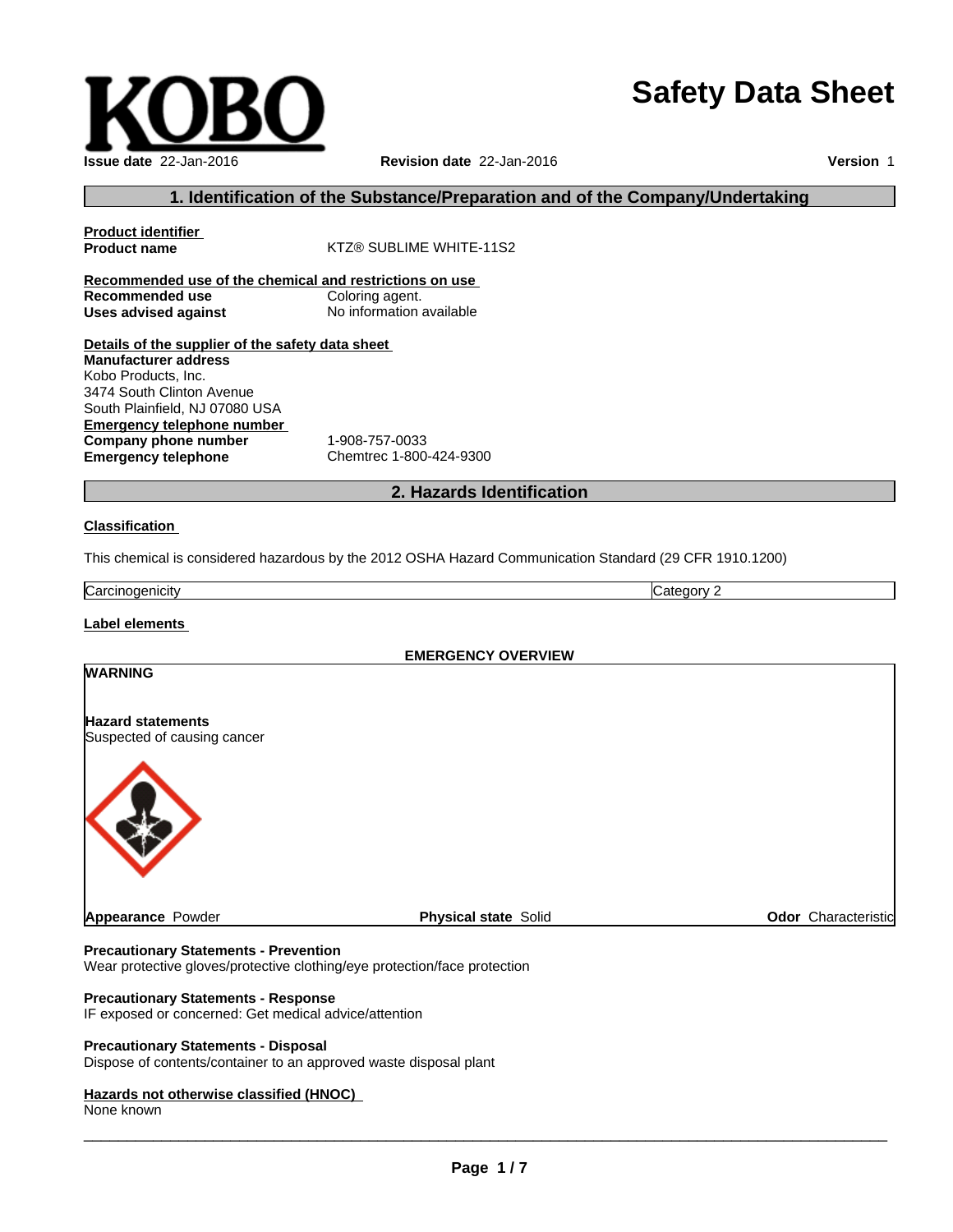#### **Other Information**

No information available

# **3. Composition/information on Ingredients**

| <b>Chemical Name</b>    | <b>CAS No</b> | Weight-%           |
|-------------------------|---------------|--------------------|
| Mica                    | 12001-26-2    | $J - 73.5$<br>63.0 |
| <b>Titanium Dioxide</b> | 13463-67-7    | 24.0-34.5          |
| Triethoxycaprylylsilane | 2943-75-1     | $.0 - 3.0$         |

| 4. First aid measures                                                      |                                                                                                            |  |
|----------------------------------------------------------------------------|------------------------------------------------------------------------------------------------------------|--|
| <b>First aid measures</b>                                                  |                                                                                                            |  |
| <b>General advice</b>                                                      | If symptoms persist, call a physician.                                                                     |  |
| Eye contact                                                                | Rinse immediately with plenty of water, also under the eyelids, for at least 15 minutes.                   |  |
| <b>Skin contact</b>                                                        | Wash off immediately with soap and plenty of water while removing all contaminated<br>clothes and shoes.   |  |
| <b>Inhalation</b>                                                          | Remove to fresh air. If breathing is irregular or stopped, administer artificial respiration.              |  |
| Ingestion                                                                  | If swallowed, do not induce vomiting: seek medical advice immediately and show this<br>container or label. |  |
| Self-protection of the first aider                                         | Use personal protective equipment as required.                                                             |  |
| Most important symptoms and effects, both acute and delayed                |                                                                                                            |  |
| <b>Symptoms</b>                                                            | No known effects under normal use conditions.                                                              |  |
| Indication of any immediate medical attention and special treatment needed |                                                                                                            |  |
| Note to physicians                                                         | Effects of exposure (inhalation, ingestion or skin contact) to substance may be delayed.                   |  |

# **5. Fire-fighting measures**

#### **Suitable extinguishing media**

Use extinguishing measures that are appropriate to local circumstances and the surrounding environment.

**Unsuitable extinguishing media** No information available.

**Specific hazards arising from the chemical** None in particular.

**Explosion data Sensitivity to mechanical impact** None. **Sensitivity to static discharge** None.

**Protective equipment and precautions for firefighters** Use personal protective equipment as required.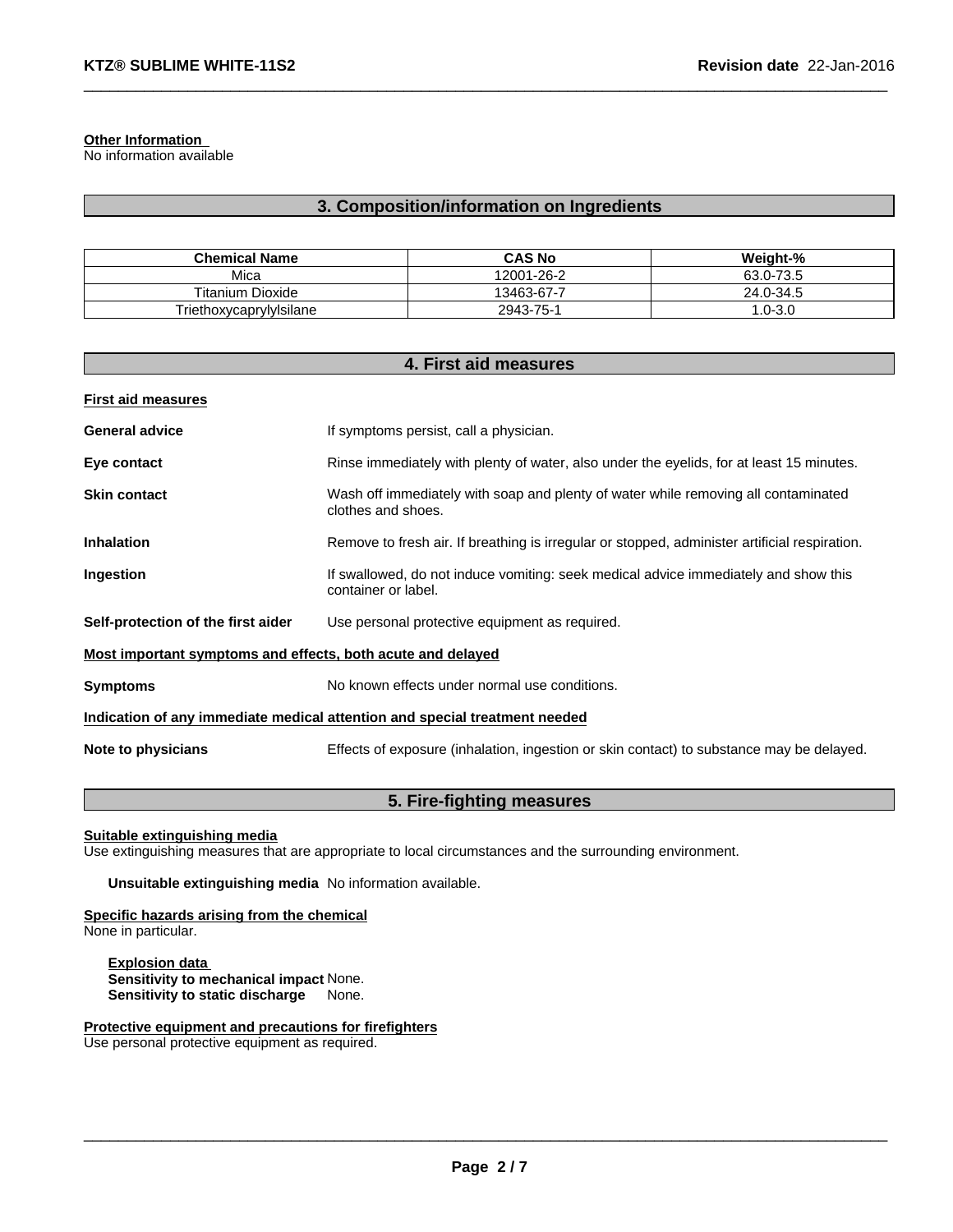# **6. Accidental release measures**

# **Personal precautions, protective equipment and emergency procedures**

| <b>Personal precautions</b>                          | Use personal protective equipment as required. Avoid contact with eyes and skin. Wash<br>thoroughly after handling. |  |
|------------------------------------------------------|---------------------------------------------------------------------------------------------------------------------|--|
| For emergency responders                             | Use personal protective equipment as required.                                                                      |  |
| <b>Environmental precautions</b>                     | Collect spillage. Do not allow into any sewer, on the ground or into any body of water.                             |  |
| Methods and material for containment and cleaning up |                                                                                                                     |  |
| <b>Methods for containment</b>                       | Prevent further leakage or spillage if safe to do so.                                                               |  |
| Methods for cleaning up                              | Avoid creating dust. Sweep up and shovel into suitable containers for disposal.                                     |  |
| Prevention of secondary hazards                      | Clean contaminated objects and areas thoroughly observing environmental regulations.                                |  |

|                                                              | 7. Handling and Storage                                                                                              |
|--------------------------------------------------------------|----------------------------------------------------------------------------------------------------------------------|
| <b>Precautions for safe handling</b>                         |                                                                                                                      |
| Advice on safe handling                                      | Use personal protective equipment as required. Use only in well-ventilated areas. Wash<br>thoroughly after handling. |
| Conditions for safe storage, including any incompatibilities |                                                                                                                      |
| <b>Storage conditions</b>                                    | Keep container tightly closed in a dry and well-ventilated place. Store at ambient conditions.                       |
| Incompatible materials                                       | Strong oxidizing agents. Strong acids.                                                                               |

# **8. Exposure Controls/Personal Protection**

# **Control parameters**

# **Exposure guidelines**

| <b>Chemical Name</b> | <b>ACGIH TLV</b>                             | <b>OSHA PEL</b>                           | <b>NIOSH IDLH</b>                            |
|----------------------|----------------------------------------------|-------------------------------------------|----------------------------------------------|
| Mica                 | TWA: 3 mg/m <sup>3</sup> respirable fraction | (vacated) TWA: $3 \text{ mg/m}^3$         | IDLH: 1500 mg/m <sup>3</sup>                 |
| 12001-26-2           |                                              | respirable dust <1% Crystalline           | TWA: $3 \text{ mg/m}^3$ containing $\lt 1\%$ |
|                      |                                              | silica                                    | Quartz respirable dust                       |
|                      |                                              | TWA: 20 mppcf <1% Crystalline             |                                              |
|                      |                                              | silica                                    |                                              |
| Titanium Dioxide     | TWA: $10 \text{ mg/m}^3$                     | TWA: $15 \text{ mg/m}^3$ total dust       | IDLH: $5000 \text{ mg/m}^3$                  |
| 13463-67-7           |                                              | (vacated) TWA: 10 mg/m <sup>3</sup> total |                                              |
|                      |                                              | dust                                      |                                              |

# **Appropriate engineering controls**

**Engineering controls** Ensure adequate ventilation, especially in confined areas.

# **Individual protection measures, such as personal protective equipment**

| Eye/face protection            | Wear safety glasses with side shields (or goggles).                       |
|--------------------------------|---------------------------------------------------------------------------|
| Skin and body protection       | Wear protective gloves and protective clothing.                           |
| <b>Respiratory protection</b>  | In case of insufficient ventilation, wear suitable respiratory equipment. |
| General hygiene considerations | Handle in accordance with good industrial hygiene and safety practice.    |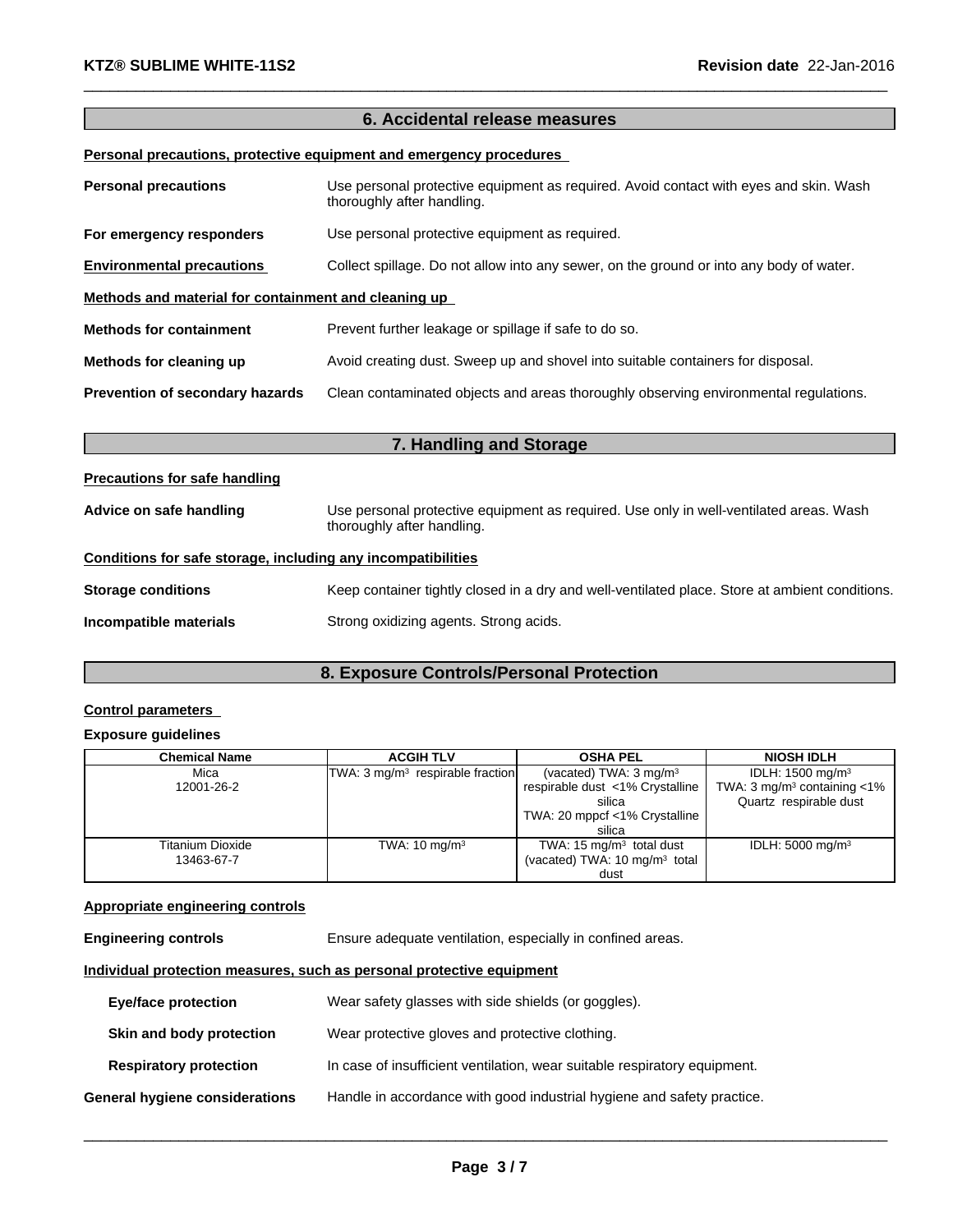# **9. Physical and Chemical Properties**

# **Information on basic physical and chemical properties**

| <b>Physical state</b>            | Solid                    |                          |                          |
|----------------------------------|--------------------------|--------------------------|--------------------------|
| Appearance                       | Powder                   | Odor                     | Characteristic           |
| Color                            | White                    | <b>Odor threshold</b>    | No information available |
|                                  |                          | Remarks •                |                          |
| <b>Property</b>                  | <b>Values</b>            | No information available |                          |
| рH                               |                          |                          |                          |
| Melting point/freezing point     | > 1000 °C                | No information available |                          |
| Boiling point / boiling range    |                          | No information available |                          |
| <b>Flash point</b>               |                          |                          |                          |
| <b>Evaporation rate</b>          |                          | No information available |                          |
| Flammability (solid, gas)        |                          | No information available |                          |
| <b>Flammability limit in air</b> |                          |                          |                          |
| <b>Upper flammability limit</b>  |                          | No information available |                          |
| Lower flammability limit         |                          | No information available |                          |
| Vapor pressure                   |                          | No information available |                          |
| Vapor density                    |                          | No information available |                          |
| <b>Specific gravity</b>          |                          | No information available |                          |
| <b>Water solubility</b>          | Insoluble in water       |                          |                          |
| Solubility in other solvents     |                          | No information available |                          |
| <b>Partition coefficient</b>     |                          | No information available |                          |
| <b>Autoignition temperature</b>  |                          | No information available |                          |
| <b>Decomposition temperature</b> |                          | No information available |                          |
| <b>Kinematic viscosity</b>       |                          | No information available |                          |
| <b>Dynamic viscosity</b>         |                          | No information available |                          |
| <b>Explosive properties</b>      |                          | No information available |                          |
| <b>Oxidizing properties</b>      |                          | No information available |                          |
| <b>Other Information</b>         |                          |                          |                          |
| Softening point                  | No information available |                          |                          |
| <b>Molecular weight</b>          | No information available |                          |                          |
| VOC content (%)                  | No information available |                          |                          |
| <b>Density</b>                   | No information available |                          |                          |
| <b>Bulk density</b>              | No information available |                          |                          |

# **10. Stability and Reactivity**

**Reactivity<br>No data available<br>Chemical stability** No data available

Stable under normal conditions.

**Possibility of hazardous reactions** None under normal processing.

**Hazardous polymerization** Hazardous polymerization does not occur.

**Conditions to avoid** None known.

**Incompatible materials** Strong oxidizing agents. Strong acids.

# **Hazardous decomposition products**

None under normal use conditions.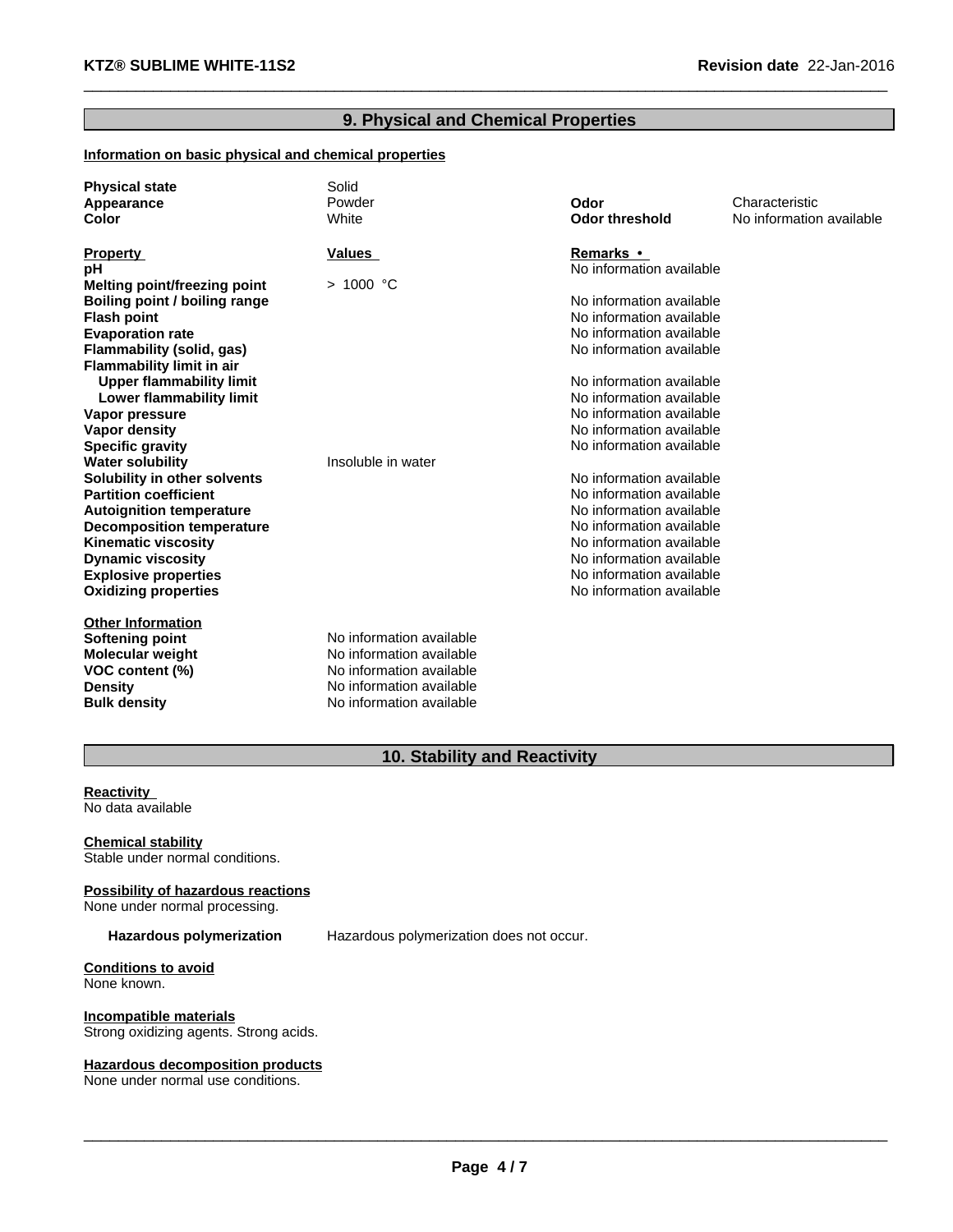# **11. Toxicological Information**

# **Information on likely routes of exposure**<br>Product information

| <b>Inhalation</b>   | No data available. |
|---------------------|--------------------|
| Eye contact         | No data available. |
| <b>Skin contact</b> | No data available. |
| Ingestion           | No data available. |

#### **Component information**

| <b>Chemical Name</b>                 | Oral LD50                | Dermal LD50               | <b>Inhalation LC50</b> |
|--------------------------------------|--------------------------|---------------------------|------------------------|
| Titanium Dioxide<br>  13463-67-7     | > 10000 mg/kg (Rat)      |                           |                        |
| Triethoxycaprylylsilane<br>2943-75-1 | $= 10060 \mu L/kg$ (Rat) | Rabbit)<br>= 5910 µL/kg ( |                        |

# **Information on toxicological effects**<br>**Symptoms** No information available.

#### **Delayed and immediate effects as well as chronic effects from short and long-term exposure**

| <b>Skin corrosion/irritation</b>  | No information available.                                                                |
|-----------------------------------|------------------------------------------------------------------------------------------|
| Serious eye damage/eye irritation | No information available.                                                                |
| <b>Irritation</b>                 | No information available.                                                                |
| <b>Corrosivity</b>                | No information available.                                                                |
| <b>Sensitization</b>              | No information available.                                                                |
| Germ cell mutagenicity            | No information available.                                                                |
| Carcinogenicity                   | This product contains one or more substances which are classified by IARC as             |
|                                   | carcinogenic to humans (Group I), probably carcinogenic to humans (Group 2A) or possibly |
|                                   | carcinogenic to humans (Group 2B).                                                       |

| Chemical<br>.<br>Name | <b>ACGIH</b> | <b>IARC</b> | <b>NTF</b><br>. | <b>OCUA</b><br>vəna |
|-----------------------|--------------|-------------|-----------------|---------------------|
| Titanium Dioxide      |              | Group 2B    |                 |                     |
| $1346367 -$           |              |             |                 |                     |

*IARC (International Agency for Research on Cancer)*

*Group 2B - Possibly Carcinogenic to Humans*

*OSHA (Occupational Safety and Health Administration of the US Department of Labor)*

*X - Present*

**Reproductive toxicity** No information available.<br>**STOT - single exposure** No information available. **STOT - single exposure** No information available. **STOT - repeated exposure** No information available. **Aspiration hazard** No information available.

# **12. Ecological Information**

#### **Ecotoxicity**  None known

#### **Persistence and degradability** No information available.

# **Bioaccumulation**

No information available.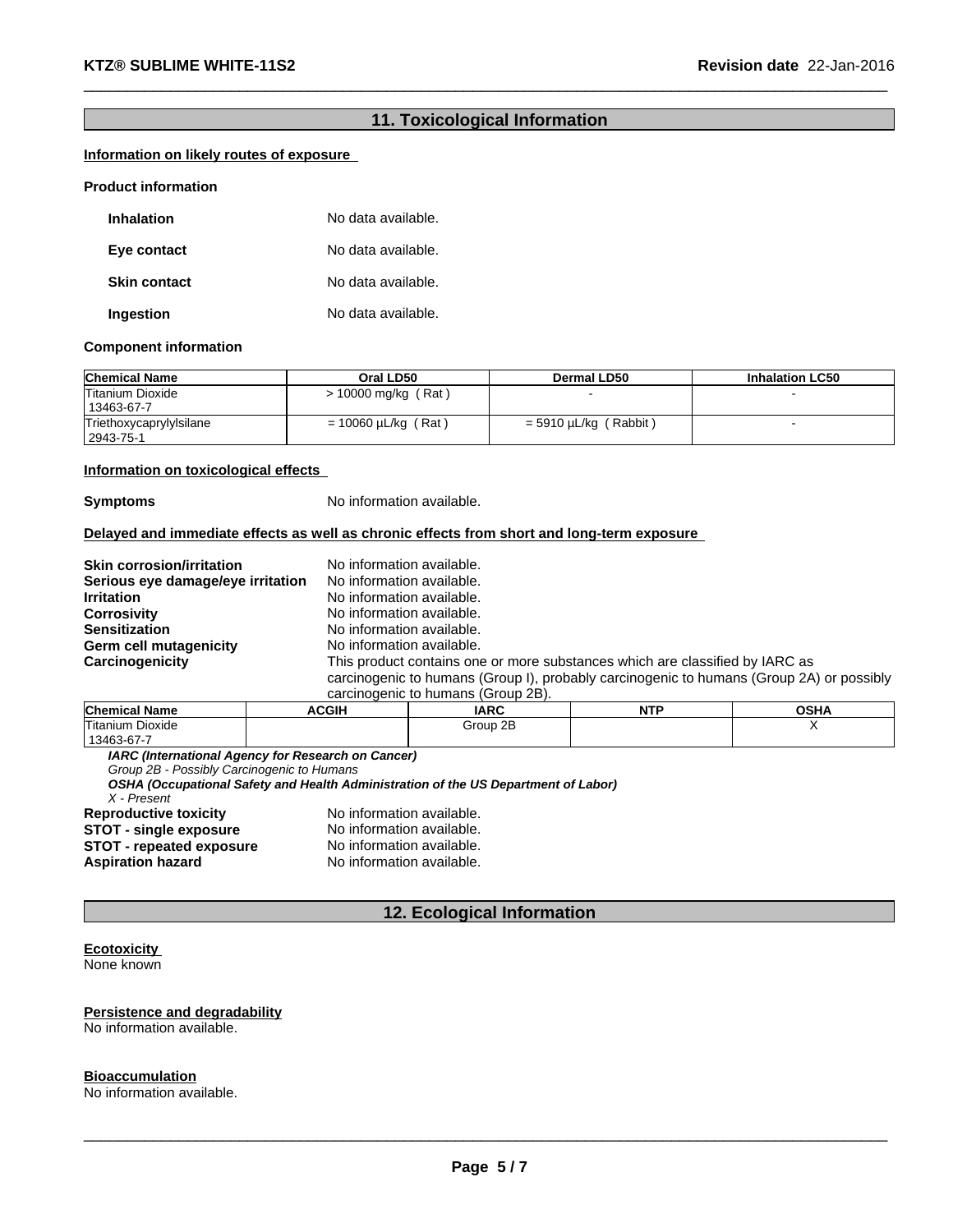**Other adverse effects** No information available

| 13. Disposal Considerations   |                                                                                                        |  |
|-------------------------------|--------------------------------------------------------------------------------------------------------|--|
| Waste treatment methods       |                                                                                                        |  |
| <b>Disposal of wastes</b>     | Disposal should be in accordance with applicable regional, national and local laws and<br>regulations. |  |
| <b>Contaminated packaging</b> | Disposal should be in accordance with applicable regional, national and local laws and<br>regulations. |  |

|             | <b>14. Transport Information</b> |  |
|-------------|----------------------------------|--|
| <b>DOT</b>  | Not regulated                    |  |
| ICAO (air)  | Not regulated                    |  |
| <b>IATA</b> | Not regulated                    |  |
| <b>IMDG</b> | Not regulated                    |  |
| RID         | Not regulated                    |  |
| <b>ADR</b>  | Not regulated                    |  |

# **15. Regulatory information**

| <b>International inventories</b> |          |
|----------------------------------|----------|
| <b>TSCA</b>                      | Complies |
| <b>DSL/NDSL</b>                  | Complies |
| <b>EINECS/ELINCS</b>             | Complies |
| <b>ENCS</b>                      | Complies |
| <b>IECSC</b>                     | Complies |
| <b>KECL</b>                      | Complies |
| <b>PICCS</b>                     | Complies |
| <b>AICS</b>                      | Complies |

 **Legend:** 

 **TSCA** - United States Toxic Substances Control Act Section 8(b) Inventory

 **DSL/NDSL** - Canadian Domestic Substances List/Non-Domestic Substances List

 **EINECS/ELINCS** - European Inventory of Existing Chemical Substances/European List of Notified Chemical Substances

 **ENCS** - Japan Existing and New Chemical Substances

 **IECSC** - China Inventory of Existing Chemical Substances

 **KECL** - Korean Existing and Evaluated Chemical Substances

 **PICCS** - Philippines Inventory of Chemicals and Chemical Substances

 **AICS** - Australian Inventory of Chemical Substances

# **US Federal Regulations**

### **SARA 313**

Section 313 of Title III of the Superfund Amendments and Reauthorization Act of 1986 (SARA). This product does not contain any chemicals which are subject to the reporting requirements of the Act and Title 40 of the Code of Federal Regulations, Part 372